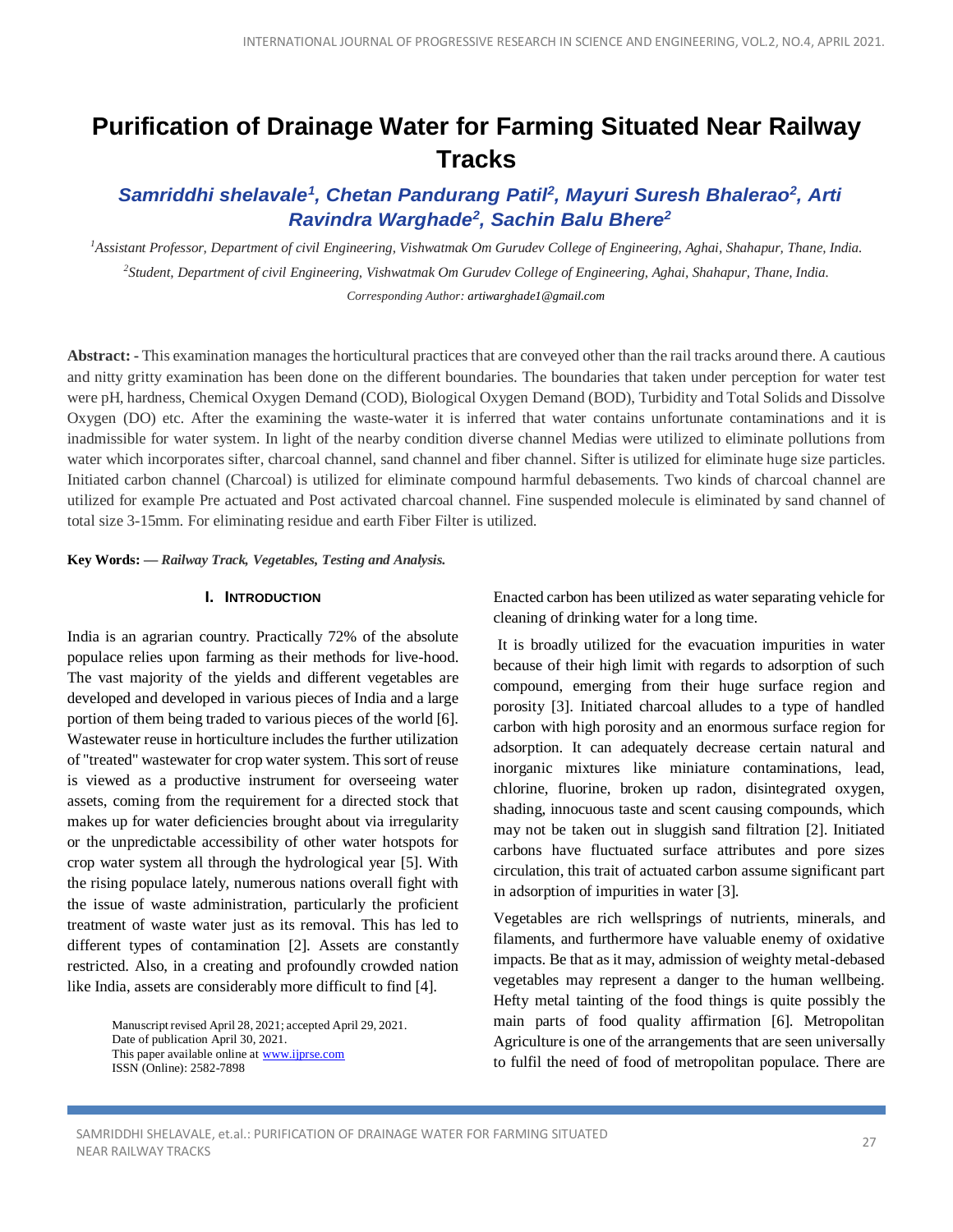various routes through which metropolitan farming can, on a basic level, affect metropolitan food security [4].

#### **II. OBJECTIVES**

Present look at entails the usage of drainage water for cultivation of leafy vegetables near the railway song. Accordingly, the targets of supposed project are as observe: -

- To analyses the drainage water properties. (Which includes heavy steel, physical homes i.e. colour, turbidity, taste and odour, temperature and chemical homes i.e. pH, BOD, COD, and hardness).
- To signify filtration procedure to remove impurities present in wastewater.
- To use without difficulty to be had and price-efficient filter media.
- To layout a drainage water filtered out for irrigation motive. To enhance first-rate of wastewater.
- To make wastewater usable for other purpose.
- Prevention of water high-quality of herbal water sources.
- Enhancing the exceptional of surface water with the aid of preventing the release of raw, un-purified sewage in lakes, rivers, seas, and so on.

#### **III. MATERIAL AND METHODS**

The take a look at become performed along near Koparkhairne Railway Station, Navi Mumbai.

The technique of the layout is starting from deciding on the materials, design the filter, testing the clear out and the water nice and ultimately gain the end result. The tracking turned into carried out at Koparkhairne Railway Station. Sample series is a crucial a part of the wastewater tracking application. The water samples were collected in plastic bottles. The water samples were taken in a 500 ml bottle.

The transportable water filtered out layout consists 3 components; the filter medium, the storing of water and the release to plant or greens.

#### *Filter Media:*

Inside the wastewater there are numerous impurities were gift; like heavy steel, sand debris, turbidity and chemical were found.

*Strainer* uses a perforated plate or screen mesh to take away larger particles from a technique move.

*Activated carbon filter* is commonplace used to adsorb herbal natural compounds, taste and smell compounds, and artificial natural chemical substances found in water. Activated carbon may be powerful in lowering hundreds of substances which includes contaminants and different chemical substances from the faucet water. While the water flows thru lively carbon filters the chemicals stick to the carbon resulting in purer water output.

Another filter out procedure were used for filtration is *slow sand filter* process. Sand is one of the oldest and maximum usually used methods of filtration. Sand Filters put off particulate remember, impurities that are not dissolved. The variety of water filter gravel and aid pebble are spherical in form and allow even distribution in guide beds and top flow. Sand and Gravel filter eliminates micro-organism and other small debris from water the use of easy and expressible era. The sand is a physical medium to dispose of particles and huge organisms.

*Sediment filter* clear out are used to dispose of suspended solids; along with sediment, turbidity or particulate. A sediment filter clear out basically capabilities like an internet that catches undesirable dust particles as your water flows via the system. Herbal fibres like cotton that may produce surprisingly green media for filtration however in terms of toughness it's far constrained for use in comparison with synthetic fibres. The material clear out is a fee effective and appropriate approach for lowering contamination of ingesting water. It is easy to maintain and can be used anywhere.

*Aeration* is the technique of bringing water and air into close touch that allows you to get rid of dissolved gases, which include carbon dioxide, and to oxidize dissolved metals together with iron. It can also be used to get rid of risky natural chemical compounds (VOC) within the water. Aeration is often the first most important technique on the treatment plant.

# **IV. EXPERIMENTAL PROCESS OF SEWAGE WATER TREATMENT PLANT**

Sewage collection and treatment within the United State is usually challenge to nearby, country and federal policies and standards.

Treating wastewater has the intention to provide an effluent with a purpose to do as little damage as possible when discharged to the encircling surroundings, thereby stopping pollutants as compared to liberating untreated wastewater into the environment.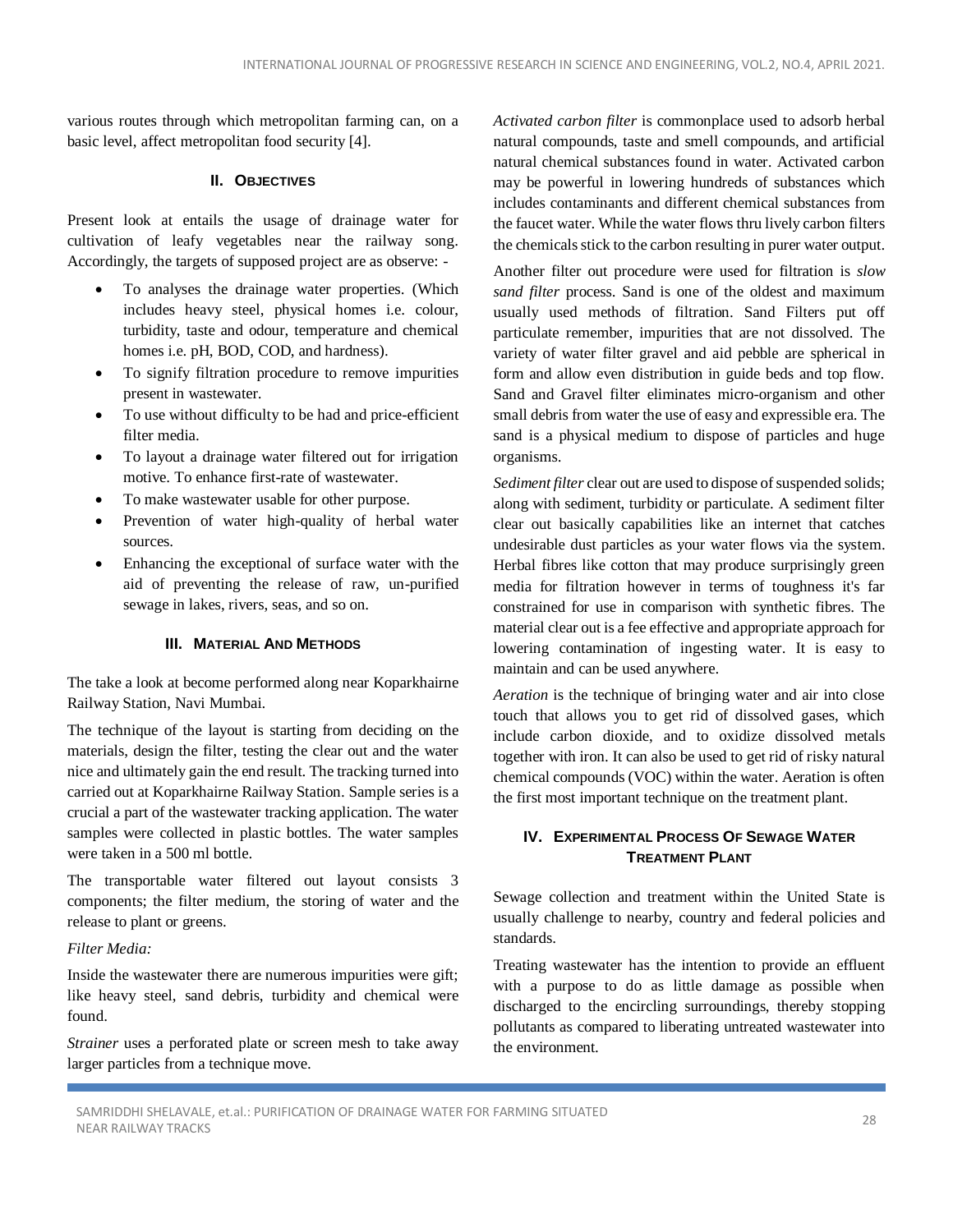Sewage treatment generally includes 3 degrees, called primary, secondary and tertiary treatment.

#### *A. Primary Treatment*

Primary treatment includes temporarily retaining the sewage in a quiescent basin wherein heavy solids can settle to the bottom at the same time as oil, grease and lighter solids waft to the surface. The settled and floating materials are eliminated and the remaining liquid can be discharged or subjected to secondary treatment. Some sewage treatment flora which might be related to a mixed sewer machine have a pass association after the primary treatment unit. Because of this throughout very heavy rainfall occasions, the secondary and tertiary treatment systems can be bypassed to guard them from hydraulic overloading, and the aggregate of sewage and storm water simplest receives primary treatment.

### *B. Secondary Treatment*

Secondary treatment removes dissolved and suspended biological be counted. Secondary treatment is normally carried out by indigenous, water-borne micro-organisms in a controlled habitat. Secondary treatment may additionally require a separation process to put off the micro-organisms from the treated water previous to discharge or tertiary treatment.

## *C. Tertiary Treatment*

Tertiary treatment is occasionally defined as whatever more than primary and secondary treatment so one can permit ejection right into a pretty sensitive or fragile environment (estuaries, low-float Rivers, coral reefs...). Dealt with water is once in a while disinfected chemically or physically (for instance, by way of lagoons and microfiltration) previous to discharge right into a flow, river, bay, lagoon or wetland, or it can be used for the irrigation of a golf route, greenway or park. If it is satisfactorily smooth, it may also be used for groundwater recharge or agricultural purposes.

#### **V. RESULTS AND DISCUSSION**

The water quality from the channel must be resolved to demonstrate that it is working in a tough climate. There are a few tests that have been led. Among the tests are Chemical Test (pH, COD, BOD, Hardness and DO) and Physical Test (Colour, Turbidity, Odour and Taste, Temperature).

The time span "pH" alludes back to the element of hydrogen particle leisure activity in the appropriate response. Assurance of pH assumes a significant part inside the wastewater cure way. The normal pH cost of soil for plant increment is 5.5 - 8 and water pH esteem is 6.5-8.5. Wastewater treatment vegetation use BOD expense as a file to inspect the general recognition of regular contamination in a water supply. A BOD investigates is commonly done over a boundless five-days hatching length at 20°C (68°F) for the most right outcomes. The COD investigate shows the amount of organics in the water. The COD is estimated through deciding the oxygen ate up in corrupting the regular matter (Biodegradable or Nonbiodegradable). It is miles settled through estimating the disintegrated oxygen utilized at some stage in the substance oxidation of natural matter in three hours. For land water system the normal cost of COD is significantly less than 250 mg/L. Hardness in water is a direct result of the presence of disintegrated salt of calcium and magnesium. It isn't commendable for ingesting, washing, washing and it also scales in boilers. Hardness of water is dictated by utilizing titrating with a favored arrangement of ethylene diamine tetra acidic corrosive (EDTA) which is a complexing specialist. Wastewater that has DO is known as high-impact or clean. The solvency of oxygen in shimmering water levels from 14.6 mg/L at  $0^{\circ}$ C to around 07 mg/L at 35 $^{\circ}$ C at 1.0 ATM pressure.

Turbidity is the darkness or cloudiness of a liquid because of man or lady trash (suspended solids) which are normally undetectable to the uncovered eye. The estimation of turbidity is a key investigate water good. Liquids can involve suspended stable be tallied which incorporate particles of numerous unmistakable sizes. WHO sets up that the turbidity of devouring water shouldn't be extra than 5 NTU (Nephelometric Turbidity devices), and should in a perfect world be under 1 NTU. Tinge in water might be coming about because of the presence of minerals like iron and manganese or via materials of vegetable beginning comprehensive of green growth and weeds. Shading tests show the adequacy of the water treatment contraption. Clean waste water is gentle grey colour. With time the water changes in darkish colour. After more prominent time it is were given in dark tone (septic). Some time it benefits the purple tone because of green growth or because of modern tones. Scent and taste are related with the presence of dwelling infinitesimal creatures, or rotting characteristic be checked alongside weeds, green growth, or business waters containing smelling salts, phenols, incandescent light, hydrocarbons. Indeed, even as chlorination weakens scent and taste coming about because of a couple of impurities. Temperature of wastewater fluctuates incredibly, depending upon such a tasks being led at your establishment. Temperature of sewage the sewage is marginally more prominent than that of water, because of the presence of business sewage. The temperature alterations while sewage